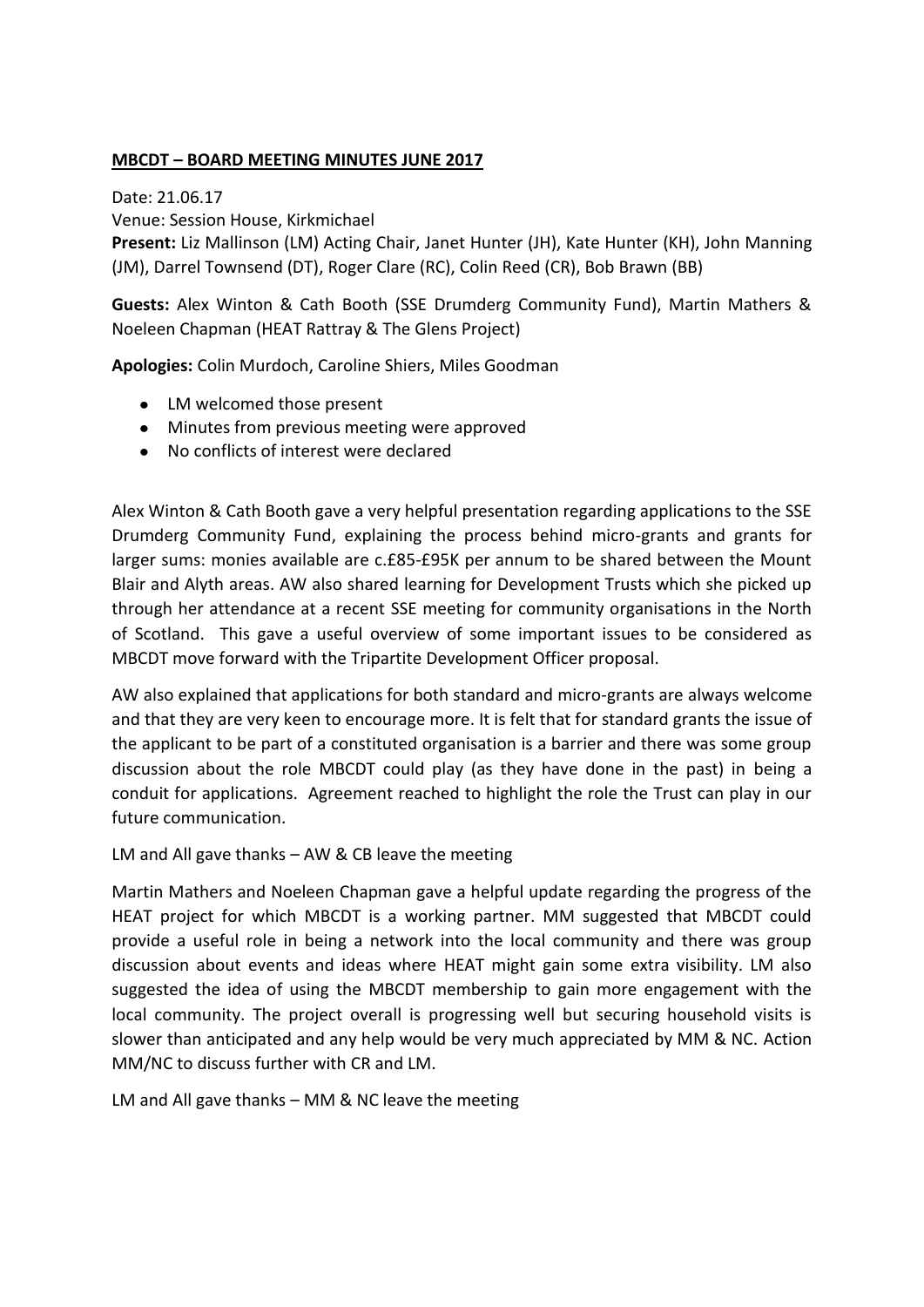### **Matters Arising**

- Village Shop Toilet: DT explained that despite repeated efforts he has still has not received a response from the solicitors. DT proposed that he writes again to explain MBCDT are discharging our responsibility to provide six monthly updates, and this is agreed by All.
- Website & Hosting Update: CR explained the issues surrounding payment for such services & that this is proving problematic due to the signatory & credit/debit card restrictions. General discussion led by DT regarding such accounts and their restrictions. RC suggest contacting DTAS for advice (to be actioned by CR) on bank accounts which might provide a better long term solution. All agreed that having an individual from the Trust act as the domain name owner creates many complications when a change of Directors occurs.
- LM highlights upcoming Social Enterprise training course at Kincraig and will circulate details to All

### **Development Officer Application**

Group discussion led by LM regarding the opportunity to progress with the Tripartite Development Officer application which had been confirmed by SSE. A significant amount of detail and planning will be necessary, along with meeting the requirements of SSE with particular regard to the provision of a 5 Year Business Plan and KPIs. CR to action contacting DTAS regarding help/suggestions/template for Business Plan. General discussion on the direction the application should tak. LM asked for written input from JM (District Heating), JH (Landscape Project) and MG on Community Woodland: KH on CBOPs extension into wood purchase. . CR & LM are already working on general content and will aim to circulate a draft by end of July. Directors will be asked to provide further input/critique. Sign off will be required by GSTA and CMM prior to submission. Agreed by all that we should progess and meet the August  $8<sup>th</sup>$  submission deadline.

#### **Treasurers Report** - DT

- Figures provided show Bank Balance £14325.02, Restricted Funds £12122.35,  $\bullet$ Unrestricted Funds £2202.67. DT meets with Accountant  $3<sup>rd</sup>$  July and points out that although funds look relatively healthy there are many upcoming bills and that further fundraising will be necessary. DT also explains that he will provide and circulate the figures for the Treasurer's Report in advance of each Board Meeting. CR to action adding fundraising as an agenda point for next meeting.
- General conversation regarding MBCDT and/or Archive Project presence at this  $\bullet$ year's Strathardle Gathering. Agreed that MBCDT should be represented – DT to book pitch and JM to proceed with SSE micro-grant to cover costs for pitch and equipment

#### **AGM Planning & Preparation – RC**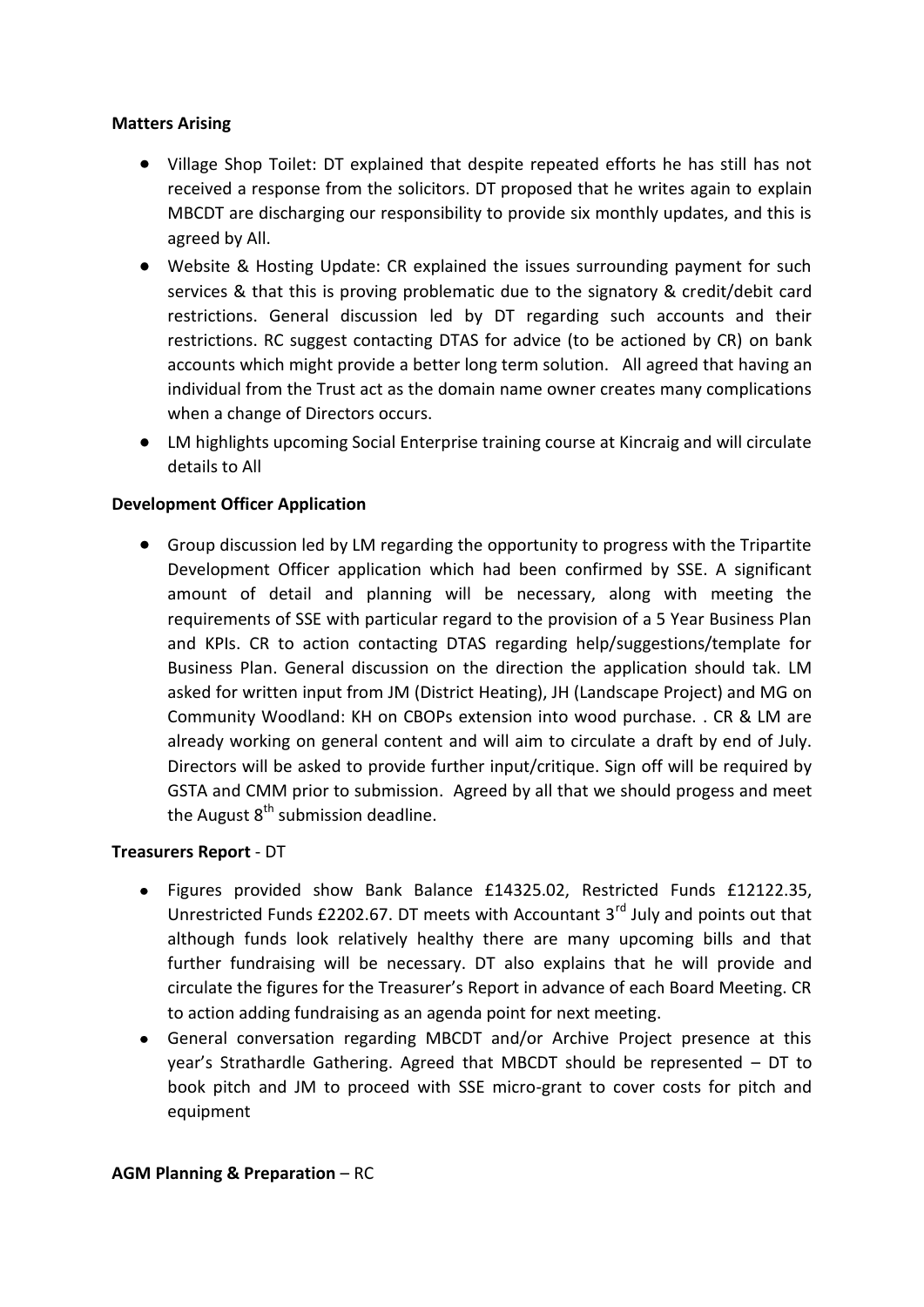- RC explains we have 15 months from date of last AGM (Sept 22 $^{nd}$  2016) in which to hold next event, that 14 days' notice is required for members, that certain Directors will be required to "retire" and that a quorum estimated between 17-20 will be required.
- General discussion around dates and agreed in principle towards end of October, after school holidays. General discussion and agreement that AGM should tie in with some fundraising activity and that ideas should be discussed at next Board Meeting.

## **Charity Shop – Lessons Learned**

- General discussion by KH and All for next year it was agreed that more staff are needed on first day of opening, that Sunday opening should be considered and that clothes rails be moved to the room perimeters in order to minimise opportunities for theft
- CR to action booking for 2018 at roughly the same period late May/early June

# **Archive Project – Lessons Learned**

- LM confirms to All that the project evaluation report and request for final payment was submitted and that she has received confirmation of its acceptance: final payment should be forthcoming within next couple of weeks. LM leads thanks to all who helped bring the final report together and all agreed that formal thanks to Pat Townsend should be extended on behalf of the Board for all her hard work.
- There followed general discussion by all regarding project governance with DT and CR explaining the importance of keeping control on financial and general project progress on an ongoing monthly basis. It was suggested that a simple set of guidelines be prepared to try and provide a useful framework for all Directors who might be leading a project, and that this would include monthly agreement with Treasurer on project funds – CR to action.

## **Spittal Project Update**

- LM outlined recent efforts to contact persons who would be able to confirm the current status of the site  $-$  this has so far been fruitless, but is ongoing and it is hoped will provide results soon. DT explained he is meeting Nick Mardall CNPA on 28<sup>th</sup> July to discuss Community Purchase issues and the two types of application that are available – all are welcome to attend.
- LM to action the possibility of logging the site on the Derelict Land Register

## **Telephone Library**

 $\bullet$ Enochdhu box has been completed, and work on Blacklunans hopefully completing very soon dependent on availability of painter and weather. Once complete CR to discuss and action Press & PR plan.

## **Risk Register**